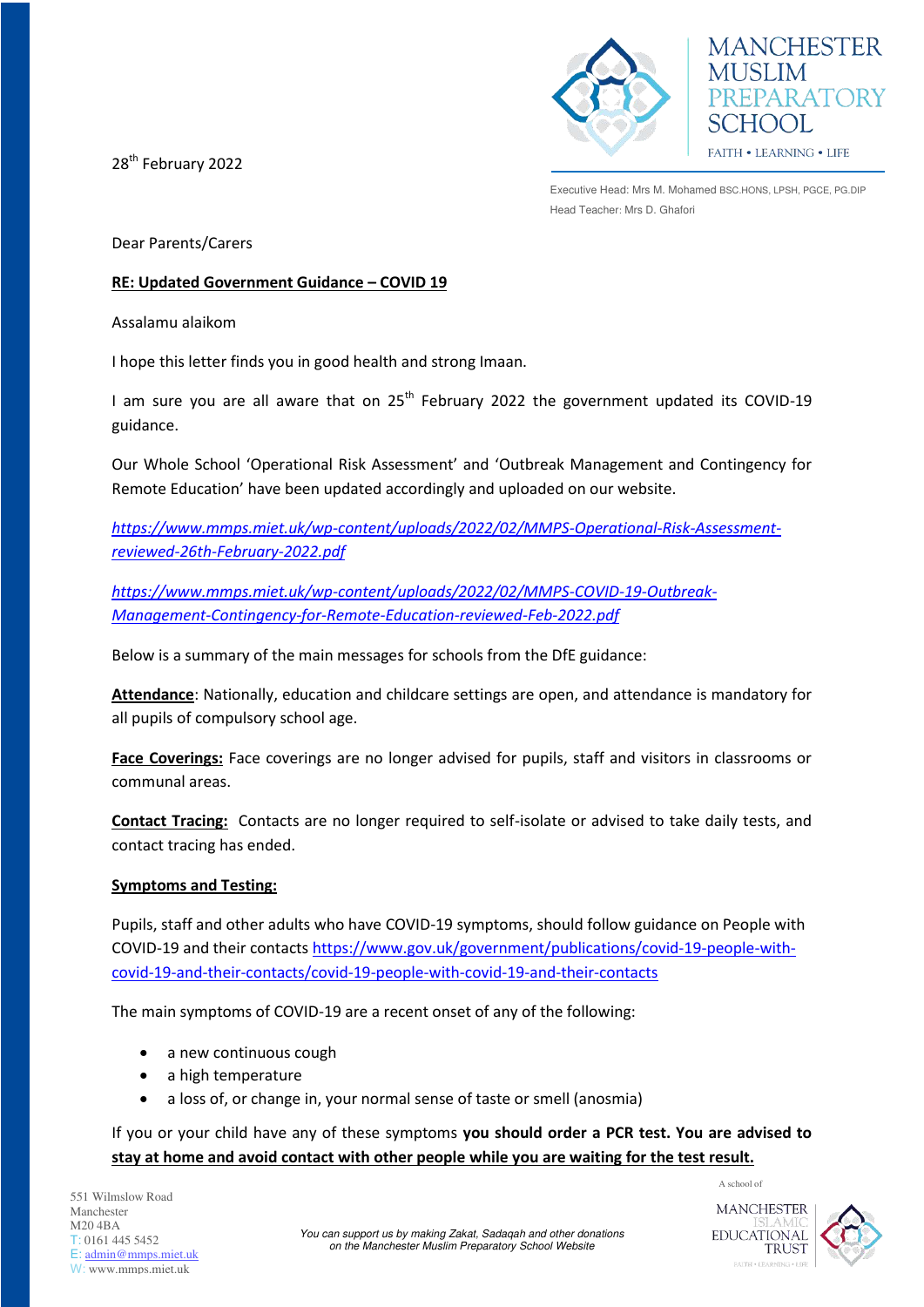

Executive Head: Mrs M. Mohamed BSC.HONS, LPSH, PGCE, PG.DIP Head Teacher: Mrs D. Ghafori

If your child tests positive for COVID-19:

- Children and young people with COVID-19 should not attend their education setting while they are infectious.
- They should take an LFD test from 5 days after their symptoms started (or the day their test was taken if they did not have symptoms) followed by another one the next day.
- If both these test results are negative, they should return to their educational setting, as long as they feel well enough to do so and do not have a temperature.



## **How to safely return to your normal routine before 10 days**

**Remote education**: Remote education will be provided for pupils who are unable to attend school *due to following government guidance or law relating to COVID-19*, e.g., if they are self-isolating or if they have tested positive but are well enough to learn from home.

551 Wilmslow Road Manchester M20 4BA T: 0161 445 5452 E: [admin@mmps.miet.uk](mailto:admin@mmps.miet.uk) W: www.mmps.miet.uk